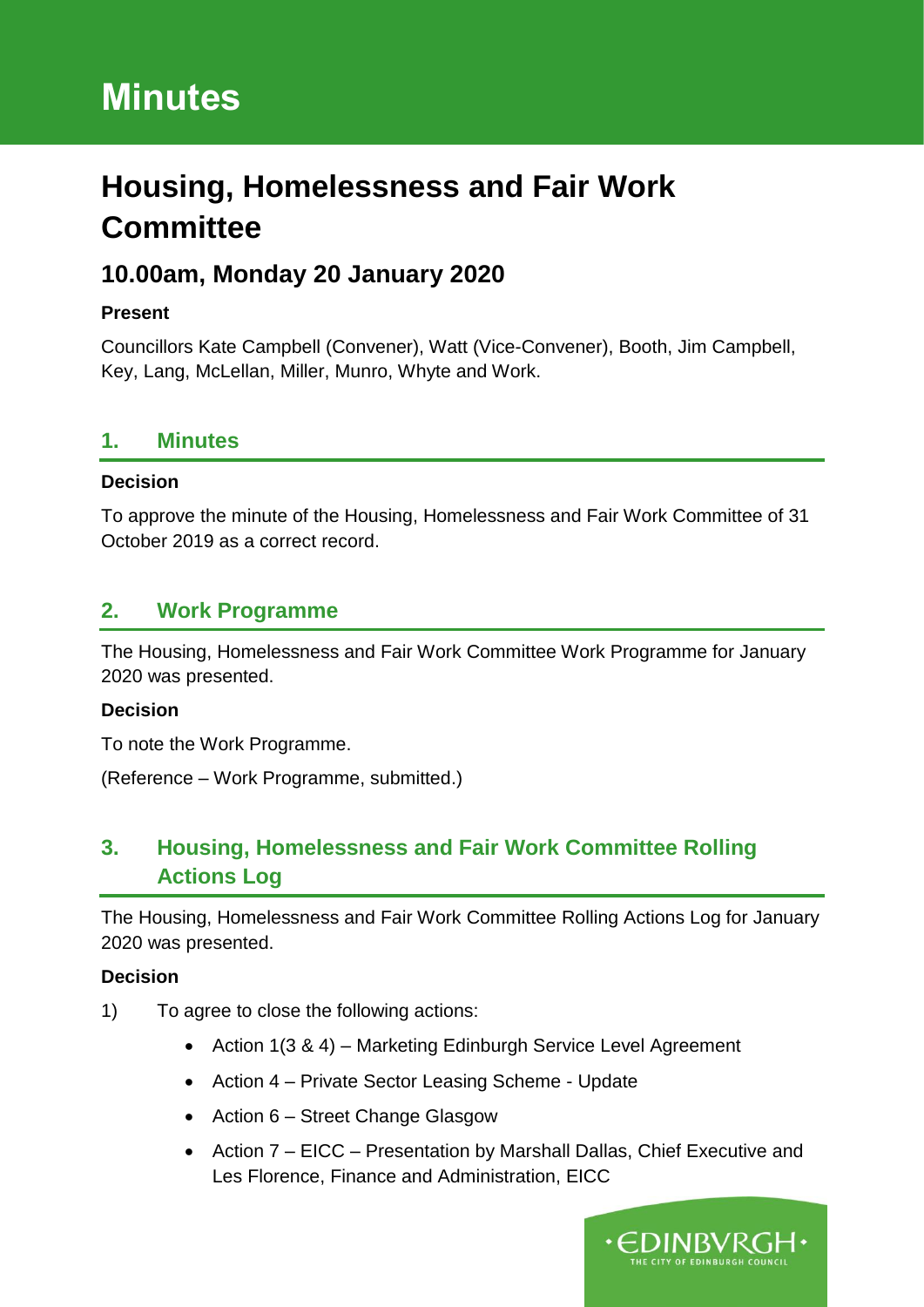- Action 16(1) Internal Audit Homelessness Services
- Action 17 Deputation Original Edinburgh
- Action 18(2) Original Edinburgh Old Town Business Improvement District; Proposal and Ballot
- 2) To note that the following action would be transferred to the Policy and Sustainability Committee:
	- Action 8 Edinburgh Economy Strategy Annual Progress Report
- 3) To otherwise note the remaining outstanding actions.

(Reference – Rolling Actions Log, submitted.)

## **4. Housing, Homelessness and Fair Work Committee Business Bulletin**

The Housing, Homelessness and Fair Work Committee Business Bulletin for January 2020 was presented.

#### **Decision**

To note the Business Bulletin.

(Reference – Business Bulletin, submitted.)

#### **Declaration of Interests**

Councillors Kate Campbell and Watt declared a non-financial interest in the above item as Directors of Edinburgh Living.

## **5. Support for Build to Rent**

On 31 October 2019, the Housing, Homelessness and Fair Work Committee approved the Strategic Housing Investment Plan (SHIP) 2020/25. The SHIP outlined a programme over the next five years which would deliver nearly 9,500 affordable homes across the city. A funding shortfall of £71.8 million over the next five years was highlighted, should grant levels remain static.

Following engagement with the Build to Rent (BTR) sector, a potential pipeline of around 6,000 BTR homes had been identified. This pipeline had the potential to generate investment of around £900 million in the local economy. The investment would support the delivery of Council commitments, including delivery of 20,000 affordable homes.

- 1) To note the outcome of engagement with the BTR sector and that a pipeline of over 6,000 homes had been identified to address housing demand and support the economic growth of the city.
- 2) To agree the approach to securing affordable housing in BTR developments.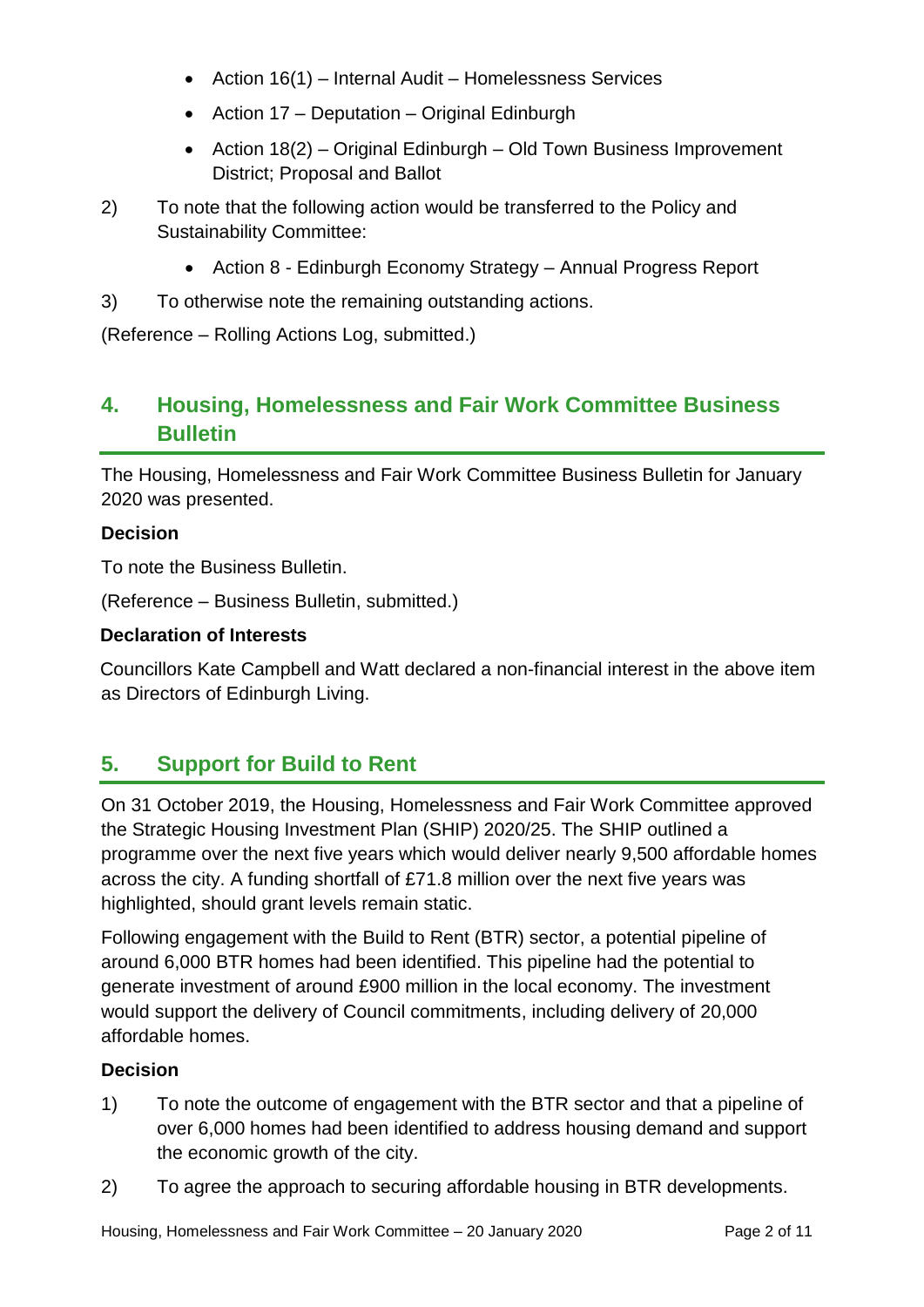- 3) To agree that the Convener would write to the Chancellor with regards to the gap in Edinburgh between the Local Housing Allowance and the 30<sup>th</sup> percentile.
- 4) To agree to refer the report to the Planning Committee for information.

(References – Housing, Homelessness and Fair Work Committee, 31 October 2019 (item 7); report by the Executive Director of Place, submitted.)

# **6. Housing Revenue Account (HRA) Budget Strategy (2020-2030)**

The Housing Revenue Account (HRA) Budget Strategy to deliver £2.5 billion investment in building and improving Council homes was set out in order to deliver Council commitments on affordable housing and net zero carbon by 2030. Capital investment would be accompanied by improvements in how housing services were delivered to increase customer satisfaction. The strategy was aimed at reducing tenants' cost of living, with below inflation rent increases and service charges frozen for the fifth year in a row.

## **Decision**

- 1) To note the outcome of the annual budget consultation.
- 2) To note the proposed £2.5 billion ten-year investment programme to deliver Council commitments, including 10,000 new affordable homes.
- 3) To note that the cost of achieving net zero carbon in Council housing by 2030 had been built into the business plan.
- 4) To note the risks to the delivery of the HRA budget strategy set out at paragraph 4.31 of the report and the mitigating actions.

(References – Housing, Homelessness and Fair Work Committee, 29 August 2019 (item 7); report by the Executive Director of Place, submitted.)

# **7. Tenant Participation and Community Engagement**

Approval was sought for an updated Tenant Participation Strategy (TPS). Improvements made by the Edinburgh Tenants' Federation (ETF) to strengthen the service and participation role they provide were summarised, which would occur through a Service Level Agreement (SLA) currently funded until 31 March 2020, that supported the delivery of the TPS objectives.

Agreement was also sought for the ETF to be funded for a further two years from 1 April 2020 to 31 March 2022, subject to ongoing review and progress against the delivery of key outputs, outcomes and improvement actions. These would be set out in the SLA and will be monitored and reviewed on a six-monthly basis.

## **Decision**

1) To approve the new Tenant Participation Strategy 2020/2023.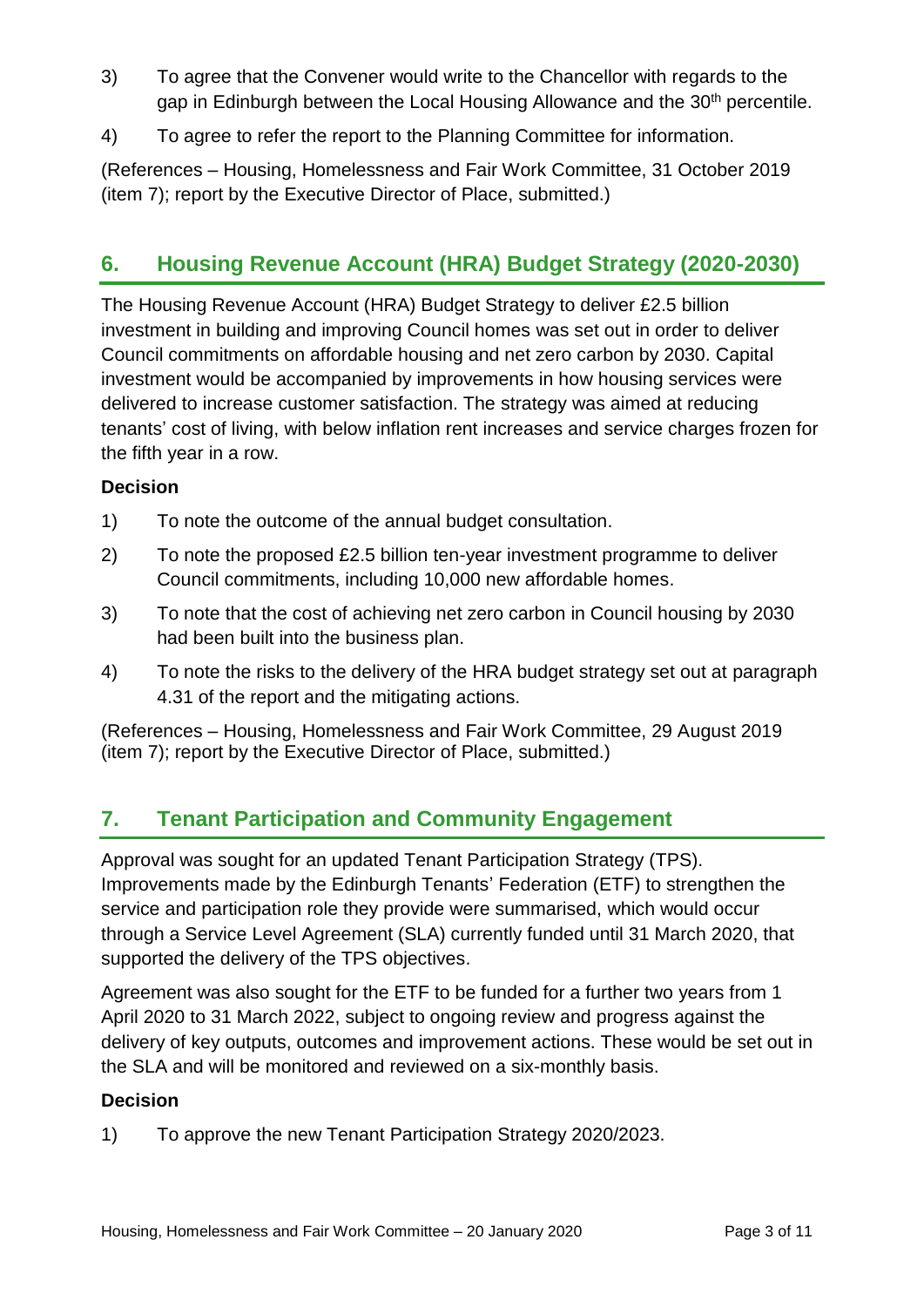- 2) To agree to fund the ETF for a further two years, on a maximum standstill budget of £241,083 per annum, subject to ongoing review and progress against the delivery of key outputs, outcomes and improvement actions.
- 3) To agree to circulate the annual ETF report.

(References – Housing and Economy Committee, 30 August 2018 (item 10); report by the Executive Director of Place, submitted.)

# **8. The EDI Group – Update Report**

An update was provided on the progress of the transition strategy for the EDI Group Limited, which aimed to close the group and its subsidiary companies and bring their projects and assets into the Council.

## **Decision**

- 1) To note the report.
- 2) To agree that an updated copy of the chart at Appendix 2 which showed the delays in the projected timeline would be circulated.
- 3) To refer the report to the Governance, Risk and Best Value Committee for consideration.

(References – Housing and Economy Committee, 6 June 2019 (item 8); report by the Executive Director of Place, submitted.)

## **Declaration of Interests**

Councillors Kate Campbell and Whyte declared a non-financial interest in the above item as Directors of the EDI Group.

## **9. Investment in Town Centres – Strategic Statement**

A proposed strategic statement for investment in town centres and local centres in Edinburgh was set out. It was proposed that a schedule of key projects setting out the priority for investment in each town and local centre would be prepared. An update on funds for investment in town centres was also provided.

## **Motion**

- 1) To agree the strategic statement concerning investment in town centres and local centres.
- 2) To agree that the Council would prepare a schedule of key projects in town and local centres as a resource to inform future investment following the consultation process set out in the report.
- 3) To agree to discharge the motion of 6 June 2019 regarding the strategic statement.
- 4) To agree to circulate a briefing note on the criteria that classified a local centre and a town centre.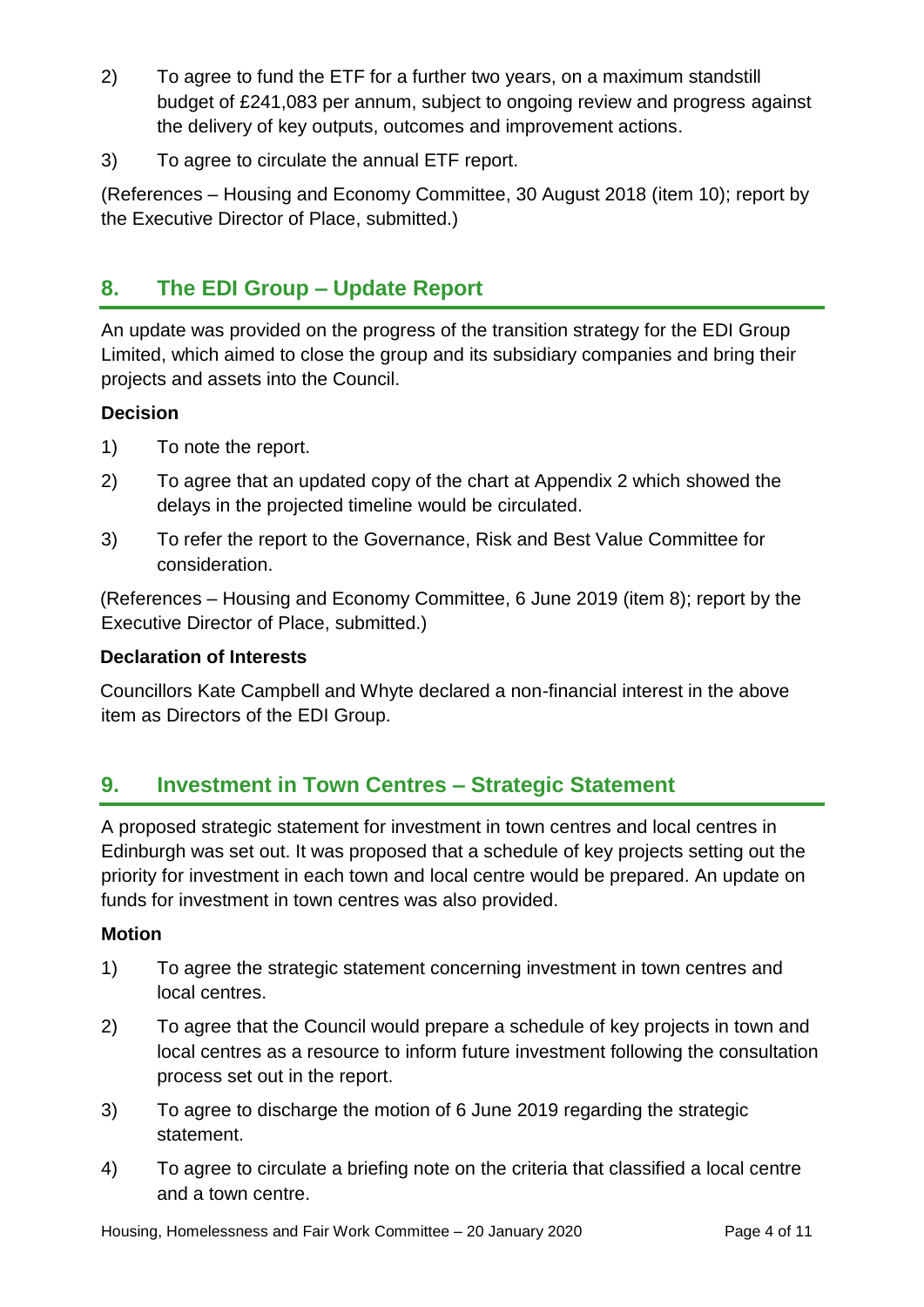- 5) To agree that officers would engage with ward councillors within two months on the list of potential projects.
- moved by Councillor Kate Campbell, seconded by Councillor Watt

#### **Amendment**

- 1) To agree the strategic statement concerning investment in town centres and local centres, subject to the replacement of 'contribute to inclusive growth' with 'contribute to delivery of the Economic Strategy'.
- 2) To agree that the Council would prepare a schedule of key projects in town and local centres as a resource to inform future investment following the consultation process set out in the report including the option to purchase empty units when the case for purchase was sufficiently strong.
- 3) To agree to discharge the motion of 6 June 2019 regarding the strategic statement.
- 4) To agree to circulate a briefing note on the criteria that classified a local centre and a town centre.
- 5) To agree that officers would engage with ward councillors within two months on the list of potential projects.
- moved by Councillor Miller, seconded by Councillor Booth

In terms of Standing Order 21(11), the amendment was accepted as an addendum to the motion by Councillor Kate Campbell.

#### **Decision**

- 1) To agree the strategic statement concerning investment in town centres and local centres, subject to the replacement of 'contribute to inclusive growth' with 'contribute to delivery of the Economic Strategy'.
- 2) To agree that the Council would prepare a schedule of key projects in town and local centres as a resource to inform future investment following the consultation process set out in the report including the option to purchase empty units when the case for purchase was sufficiently strong.
- 3) To agree to discharge the motion of 6 June 2019 regarding the strategic statement.
- 4) To agree to circulate a briefing note on the criteria that classified a local centre and a town centre.
- 5) To agree that officers would engage with ward councillors within two months on the list of potential projects.

(References – Housing and Economy Committee, 6 June 2019 (item 12); report by the Executive Director of Place, submitted.)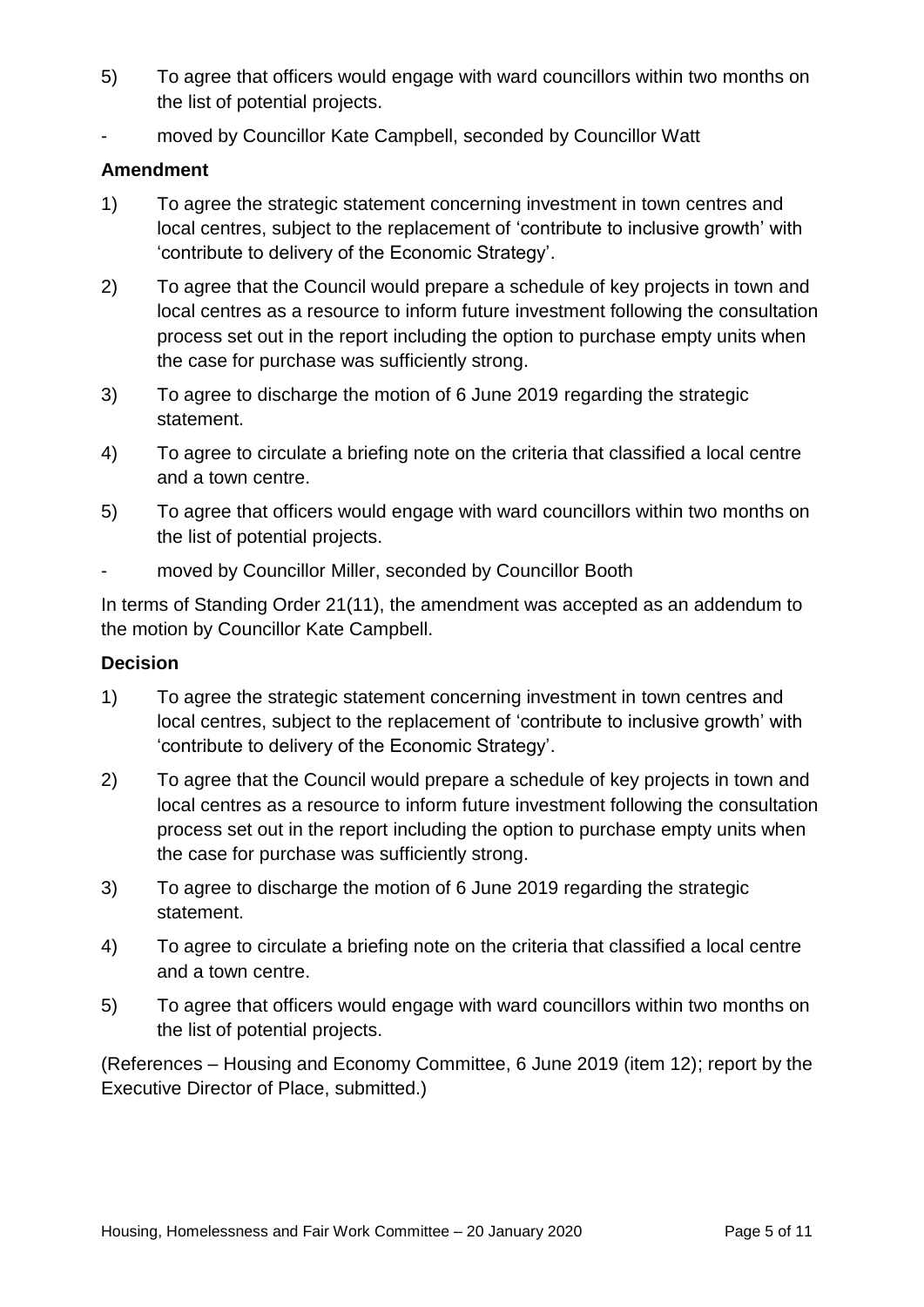# **10. Scottish Government funded 'No One Left Behind' Employability – Small Grants Awards**

Information was provided on the small grants process to award funding to deliver early intervention employability provision for young people at risk of becoming Not in Education, Employment or Training (NEET) – formerly called Activity Agreements.

Approval was sought to award small grants for a newly specified service, which met the parameters of the Scottish Government's No One Left (NOLB) Behind funding and the needs of vulnerable young people who required additional support to secure a positive destination, to begin in April 2020

#### **Decision**

- 1) To note the robust application process, including support for applicants and scoring mechanisms, for small grants to deliver Scottish Government's NOLB Strategic Skills Pipeline Stage 1 Employability Provision for young people.
- 2) To agree to approve the Review Group's recommendation to award a total of five grants (four localities plus the city centre) to commence delivery in April 2020.
- 3) To agree that the list of Place Development Efficiencies, as part of the approved savings, would be circulated.

(Reference – report by the Executive Director of Place, submitted.)

## **11. Business Improvement Districts**

The arrangements for establishing Business Improvement Districts (BIDs) were summarised. Where the Council was an eligible voter, the report made recommendations on what the process should be to exercise this responsibility.

## **Decision**

- 1) To note the legislation in place for the creation of BIDS.
- 2) To note that the Council would also sometimes be an eligible voter in the area in which BIDs were proposed.
- 3) To note the criteria used to determine the outcome of a BID ballot.
- 4) To agree to delegate the responsibility for the Council's vote(s) to the Executive Director of Place, in consultation of the Convener and Vice Convener of Housing, Homelessness and Fair Work, the Convener and Vice Convener of Finance and Resources and the appropriate ward Councillors.
- 5) To agree to a further report on the procedure for any future ballot.

(Reference – report by the Executive Director of Place, submitted.)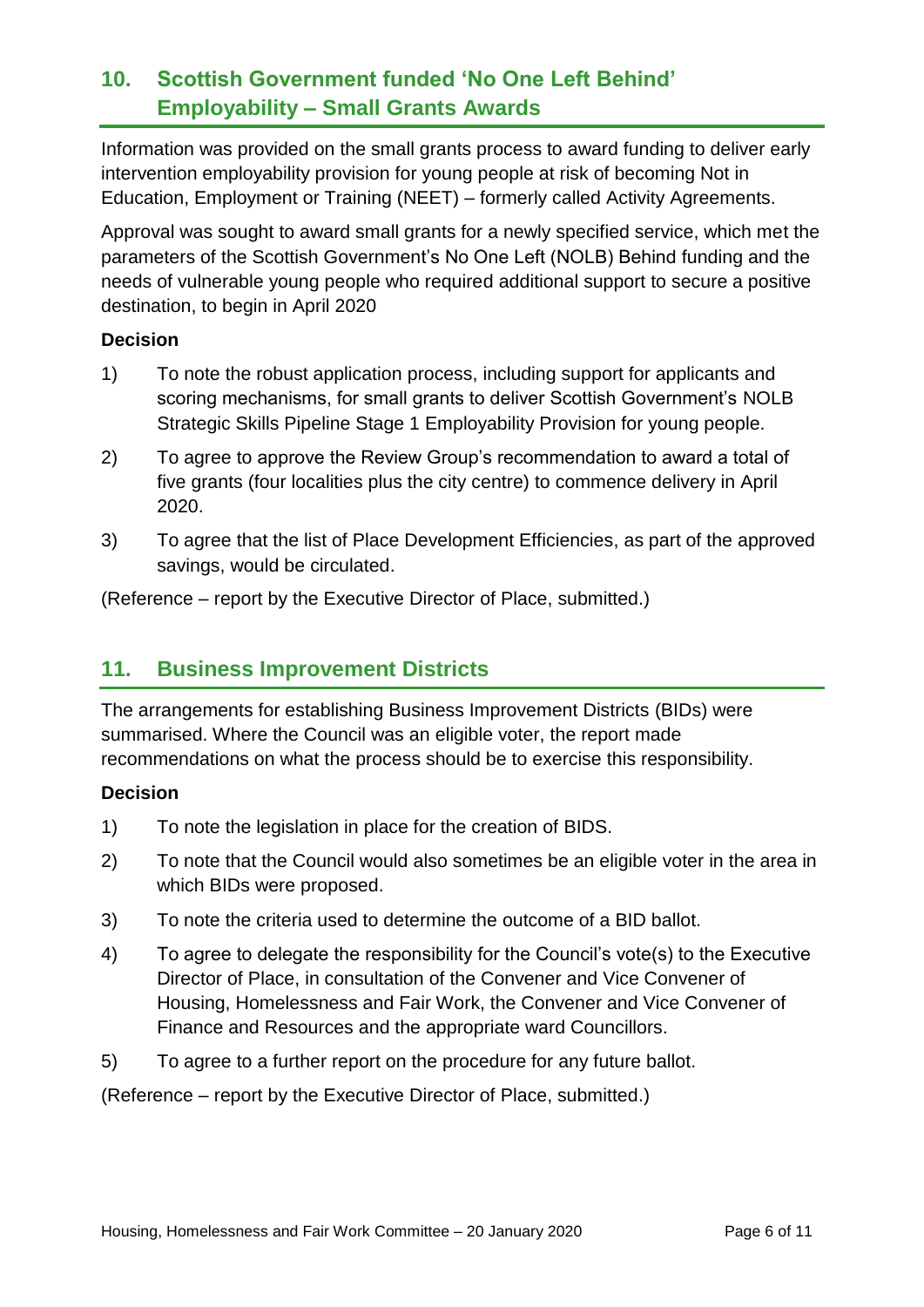#### **Declaration of Interests**

Councillor Kate Campbell declared a non-financial interest in the above item as a Director of Essential Edinburgh.

## **12. Housing Sustainability**

Across the Council's existing and new build housing estate significant investment had been made in both building homes to very high energy efficiency standard and retrofitting existing homes to improve their energy performance and help to tackle fuel poverty. Higher standards, as applied to social housing, needed to be applied across the wider domestic sector, with the right incentives in place, if carbon emissions were to fall as sharply as was required by the net zero carbon target of 2030.

#### **Decision**

- 1) To note that the domestic sector was responsible for around 35% of overall emissions with Council housing responsible for less than 2% of emissions.
- 2) To note that the significant investment in improving the energy efficiency of existing Council homes, coupled with the decarbonisation of the grid, had resulted in a 65% reduction in carbon emissions since 2005.
- 3) To note the approach to achieving net zero carbon in Council Homes and that progress would be reported as part of the Housing Revenue Account (HRA) Business Plan.
- 4) To note the range of innovative energy programmes and projects underway to reduce emissions across the city, tackle fuel poverty and overcome mixed tenure ownership barriers.
- 5) To agree to refer the report to Policy and Sustainability Committee on 25 February 2020.

(References – Housing and Economy Committee, 6 June 2019 (items 6 and 10); report by the Executive Director of Place, submitted.)

## **13. Sustainability – Carbon Neutral Economy**

On 25 October 2019 the Policy and Sustainability Committee agreed to set a target of 2030 for achieving net zero carbon for the city of Edinburgh.

Supporting Edinburgh's transition to a low carbon economy had been identified as a good growth step in the Economy Strategy. There was now increased emphasis on this objective and on ensuring that the other good growth steps were delivered in a way that is compatible with the net zero target. However, it was important that the economic and social outcomes of Economy Strategy were not lost but instead achieved as part of a move to a carbon neutral economy.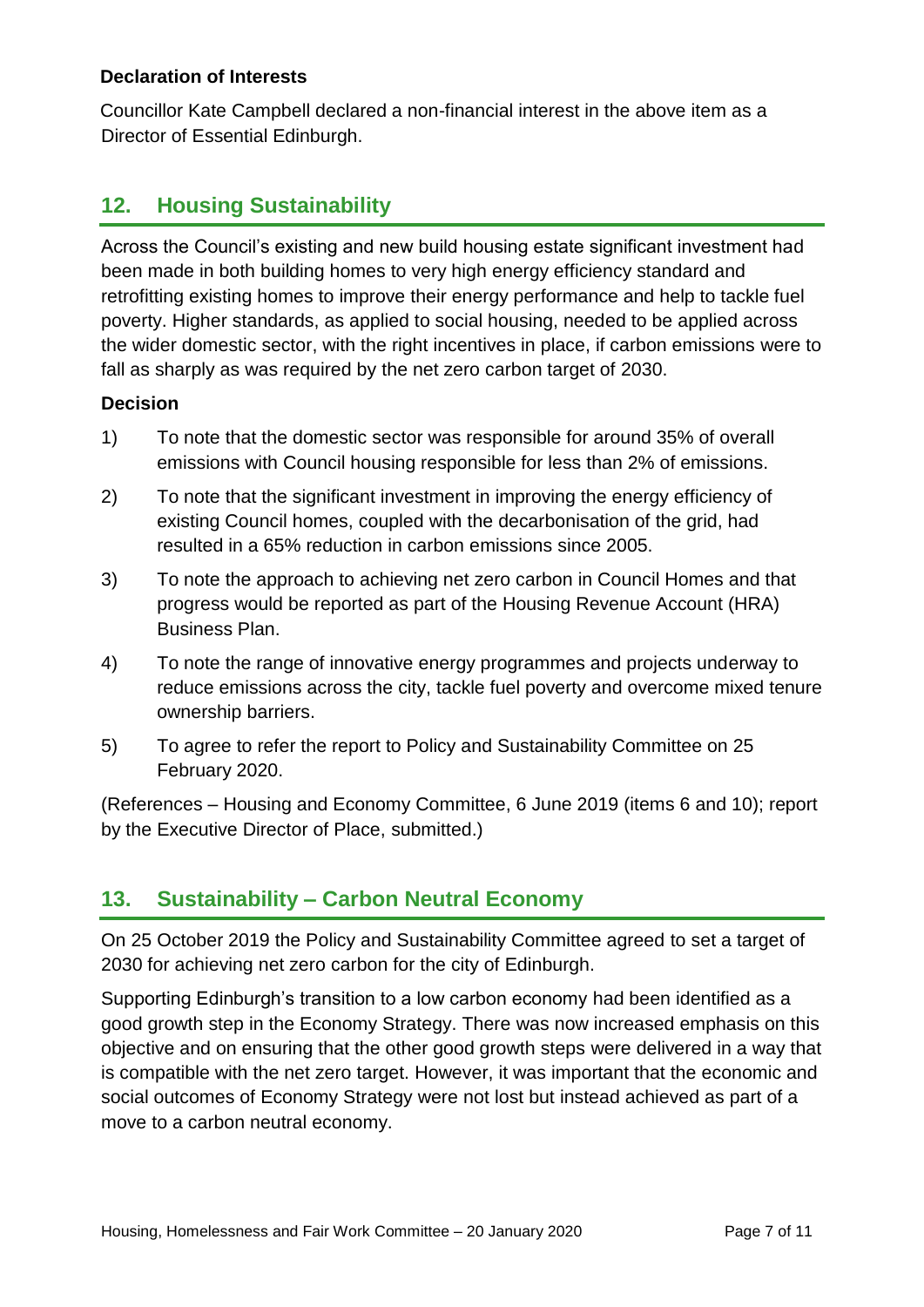#### **Motion**

- 1) To note the programme of work currently underway to deliver sustainability improvements.
- 2) To agree the new priorities identified at the Member/Officer Workshop on 27 November 2019 and to note that these would be further developed.
- 3) To agree that progress against the sustainability objective should be set out within the Economy Strategy Annual Update reports.
- moved by Councillor Kate Campbell, seconded by Councillor Watt

#### **Amendment**

- 1) To note the programme of work currently underway to deliver sustainability improvements.
- 2) To agree the new priorities identified at the Member/Officer Workshop on 27 November 2019 and to note that these would be further developed including:
	- Strengthening the priorities to 'net zero' in place of 'low' carbon where solutions existed to enable net zero carbon to be achieved.
	- Identifying any additional emerging priorities to be included as the plans proceed.
	- Ensuring that associated and indirect carbon impacts were taken into account.
	- Identifying economic priorities/opportunities for carbon capture, in order to align with the council target of net zero rather than absolute zero carbon.
- 3) To agree that progress against the sustainability objective should be set out within the Economy Strategy Annual Update reports.
- moved by Councillor Miller, seconded by Councillor Booth

In terms of Standing Order 21(11), the amendment was accepted as an addendum to the motion by Councillor Kate Campbell.

- 1) To note the programme of work currently underway to deliver sustainability improvements.
- 2) To agree the new priorities identified at the Member/Officer Workshop on 27 November 2019 and to note that these would be further developed including:
	- Strengthening the priorities to 'net zero' in place of 'low' carbon where solutions existed to enable net zero carbon to be achieved.
	- Identifying any additional emerging priorities to be included as the plans proceed.
	- Ensuring that associated and indirect carbon impacts were taken into account.
	- Identifying economic priorities/opportunities for carbon capture, in order to align with the council target of net zero rather than absolute zero carbon.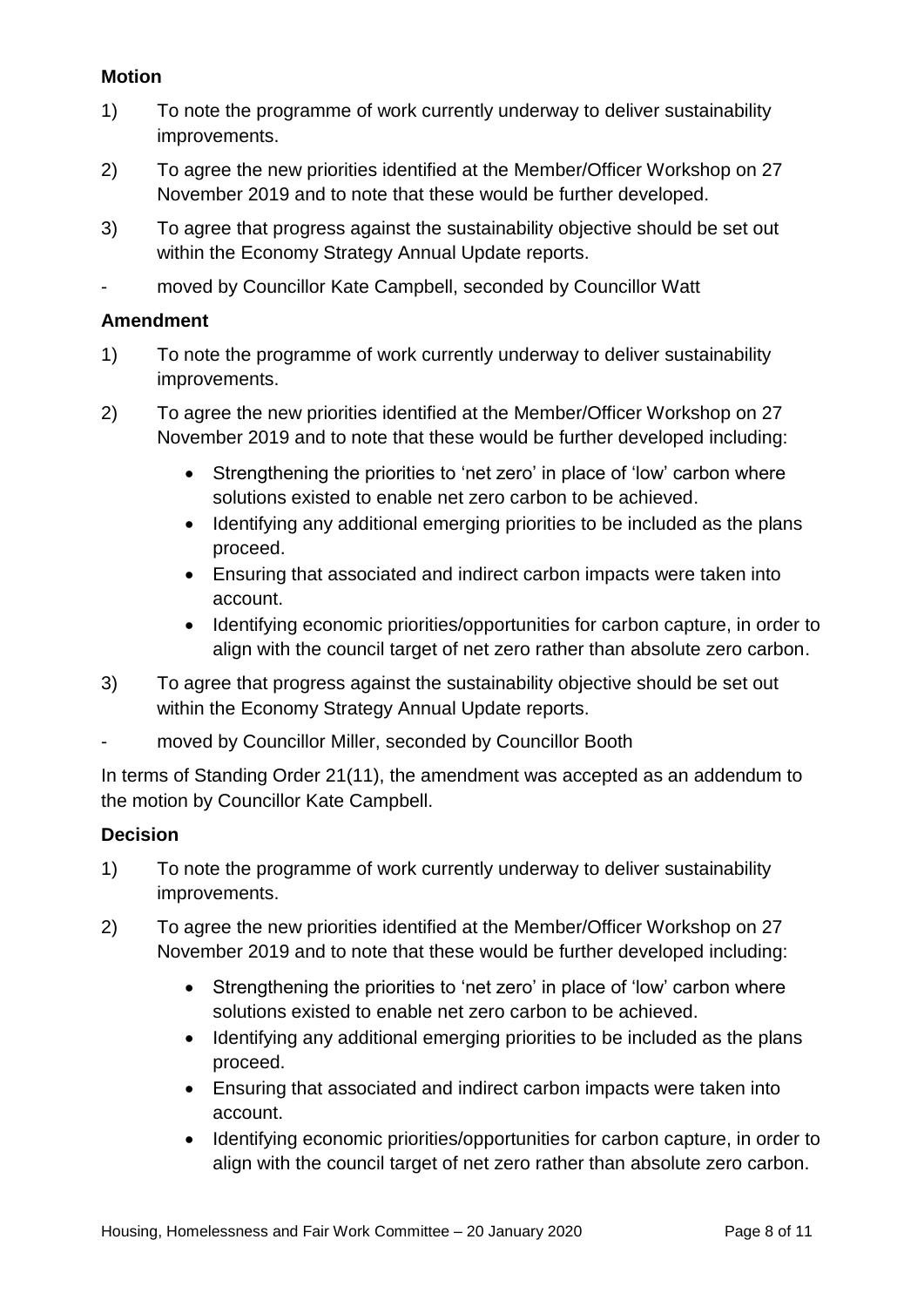3) To agree that progress against the sustainability objective should be set out within the Economy Strategy Annual Update reports.

(References – Policy and Sustainability Committee 25 October 2019 (item 1); report by the Executive Director of Place, submitted.)

# **14. Consultation on the Replacement of European Structural Funds in Scotland Post EU-Exit**

#### **Decision**

To note that this item had been withdrawn from the agenda.

## **15. Advice Services Accreditation**

An update was provided on the Council's Advice Services preparation for being accredited against The Scottish National Standards for Information and Advice Providers. Assessment for accreditation through audit functions were provided by the Scottish Legal Aid Board (SLAB).

#### **Decision**

- 1) To note the Council's request to be accredited to The Scottish National Standards for Information and Advice Providers.
- 2) To agree that a briefing note would be circulated on the timeline for the SLAB audit once the timeline was available.

(Reference – report by the Executive Director for Communities and Families, submitted.)

#### **Declaration of Interests**

Councillor Lang declared a financial interest in the above item as an employee of the Edinburgh Law Society of Scotland, left the room and took no part in the discussion.

## **16. Marketing Edinburgh Update**

An update was provided on Marketing Edinburgh, following the resignation of the Board in early November 2019 and the subsequent appointment of Councillors Kate Campbell, Claire Miller and Mandy Watt to the Board. Details were provided of the service activities carried out by Marketing Edinburgh, the recent move to co-locate with Edinburgh Chamber of Commerce in the George Street offices and the Board's efforts to consider sustainable financial solutions for the priority areas of film and convention.

#### **Decision**

To note the report.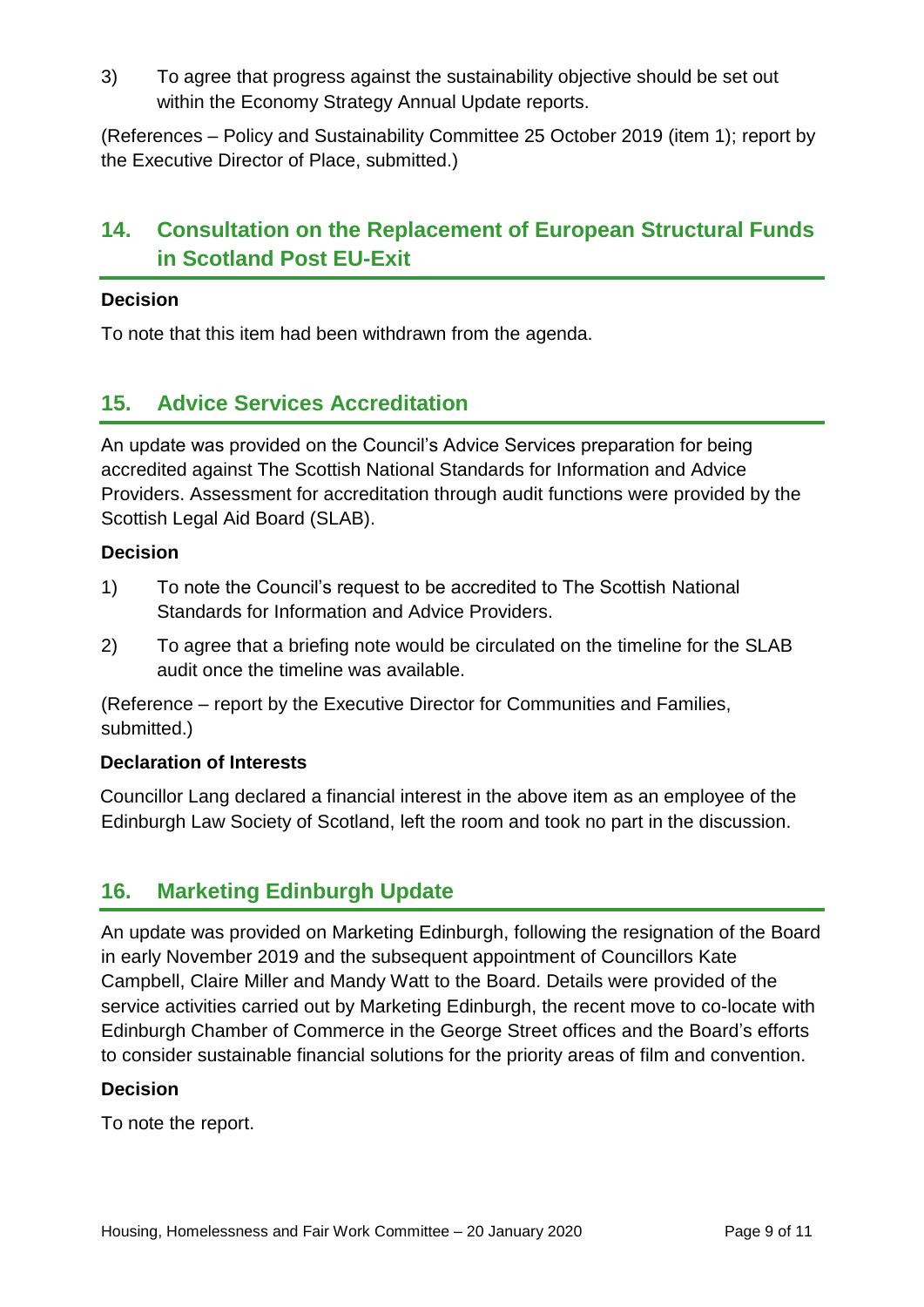(References – Housing and Economy Committee, 6 June 2019 (item 11); Housing, Homelessness and Fair Work Committee, 31 October 2019 (item 16); report by the Executive Director of Place, submitted.)

#### **Declaration of Interests**

Councillors Kate Campbell, Miller and Watt declared a non-financial interest in the above item as Directors of Marketing Edinburgh.

## **17. Housing Service Improvement Plan: Update**

An update was provided on the work being taken forward as part of the Housing Service Improvement Plan (HSIP). The measures set out in the improvement plan aimed to significantly improve customer satisfaction, operating performance and reduce costs.

#### **Decision**

- 1) To note progress made with the HSIP and that the programme was projected to exceed the first-year savings target.
- 2) To agree to receive an update report in six months.
- 3) To agree to provide more detailed metrics in the next report in six months' time.

(References – Housing and Economy Committee, 6 June 2019 (item 10); report by the Executive Director of Place, submitted.)

# **18. Place Directorate – Revenue Monitoring 2019/20 – Half Year Report**

The projected month six revenue monitoring position for the Place Directorate Housing Revenue Account (HRA) and General Fund (GF) elements was set out, based on analysis of actual expenditure and income to the end of September 2019, and projections for the remainder of the financial year.

- 1) To note the balanced budget forecast position in respect of the HRA revenue budget.
- 2) To note that the Place Directorate GF was currently projecting a potential budget pressure of £5.615m for 2019/20.
- 3) To note that the Executive Director of Place was continuing to progress implementation of measures to reduce the potential budget pressures with £3.518m of planned measures identified to be implemented before the financial year end. These would reduce the general fund budget pressure to £2.097m. Further measures were being identified to mitigate the potential budget pressure if possible.